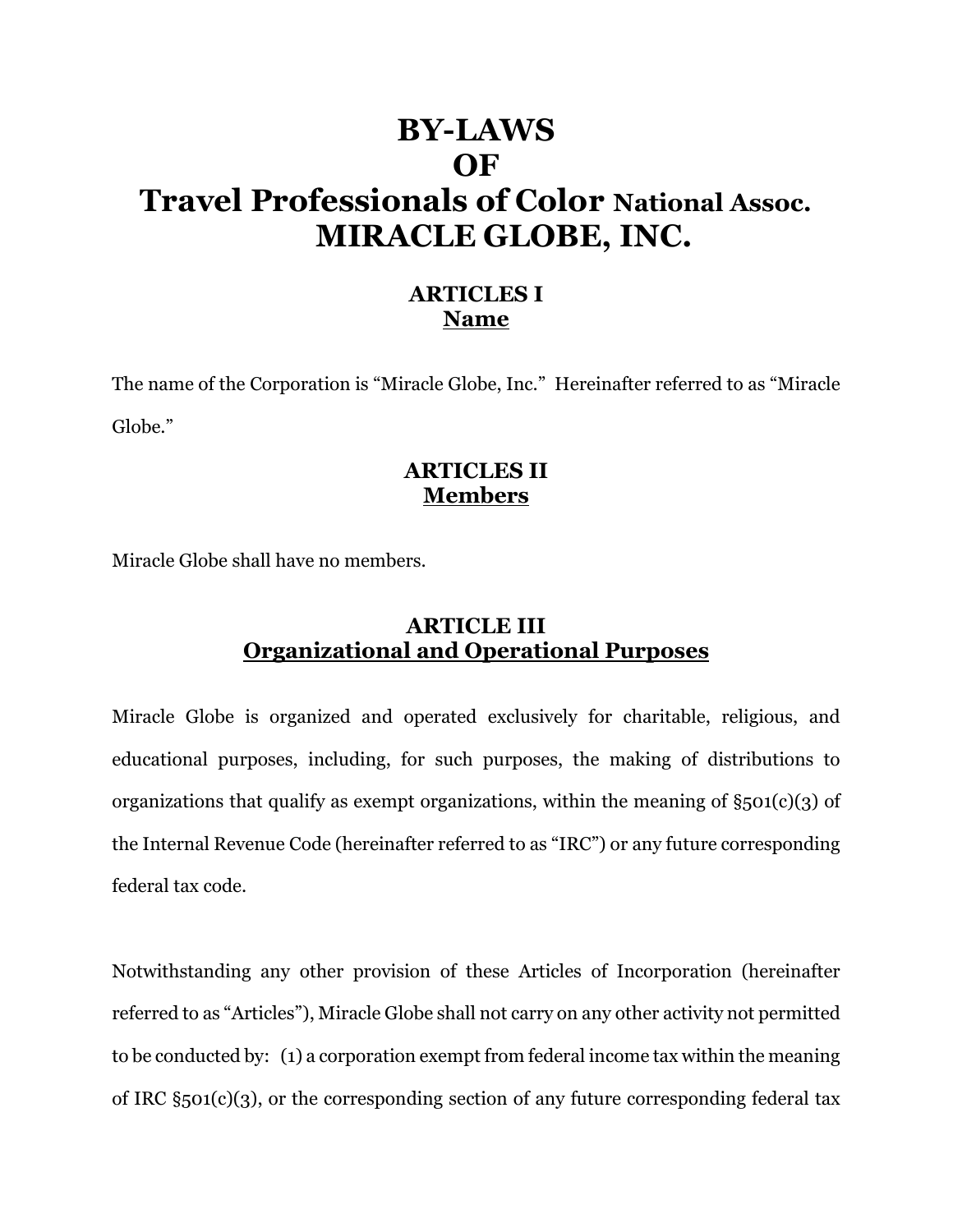code, or (2) by a corporation to which contributions are deductible under IRC 170 (c) or the corresponding section of any future federal tax code.

The general purpose of Miracle Globe is to have and exercise all rights and powers conferred on nonprofit corporations under the laws of Georgia, provided that it shall not, except to an insubstantial degree, engage in any activities or exercise any powers that are not in furtherance of the primary purposes of this corporation.

Miracle Globe shall carry on such other business as may be necessary, convenient, or desirable to accomplish the aforementioned purposes, and to do all other things incidental thereto which are not forbidden by law or by these Articles including, but not limited to, holding all lands and property that may be necessary for the business and objects of this corporation. Miracle Globe shall promote and advance such purposes by any activity which a corporation organized under the Georgia Nonprofit Corporation Act may engage, exclusively, either directly or by contributions to organizations qualifying as exempt organizations under IRC  $\S$ 501(c)(3); and to receive and maintain a fund or funds of real or personal property, or both, and to administer and apply the income and principal thereof, within the United States of America, for such purposes.

More specifically, Miracle Globe will provide scholarships and other educational assistance to students in compliance with Rev. Rul. 76-47, 1976-2 C.B. 670 and Rev. Rul. 80-39, 1980-2 C.B. 772. By conducting such activities, Miracle Globe is fulfilling its sole charitable purpose within the meaning of IRC §501(c) (3). By conducting such activities,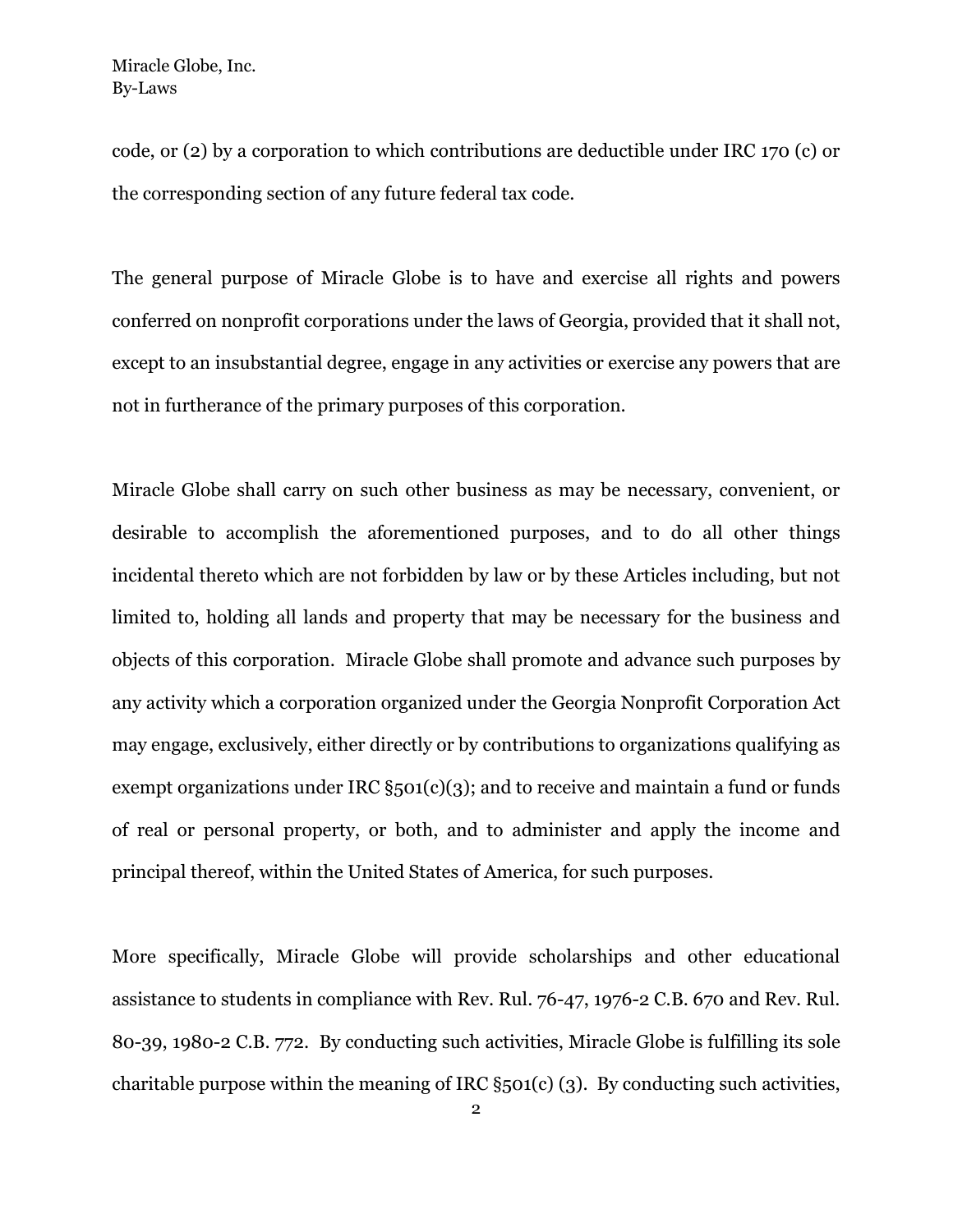Miracle Globe is fulfilling its sole charitable purpose within the meaning of IRC  $§501(c)(3).$ 

### **ARTICLE IV Board of Directors**

#### **Section 4.1**

Since this Corporation has no members of any class, the management of the business and affairs of the Corporation shall be vested in its Board of Directors (Board). The initial Board is listed in Miracle Globe's Articles of Corporation. Otherwise, the members of the Board shall serve as follows:

#### a) **Number**

The number of Directors of the Corporation shall be at least three (3) Members and no more than eleven (11).

#### b) **Composition**

Miracle Globe shall at all times maintain a diverse Board. Miracle Globe's Board will have community, public, and private sector representatives.

#### c) **Term**

The Directors shall be appointed or elected annually for one (1) year term at each annual Board meeting. Officers must be willing to serve a four  $(4)$ , three  $(3)$  or two  $(2)$  year terms as follows:

President 4 years

Vice President 4 years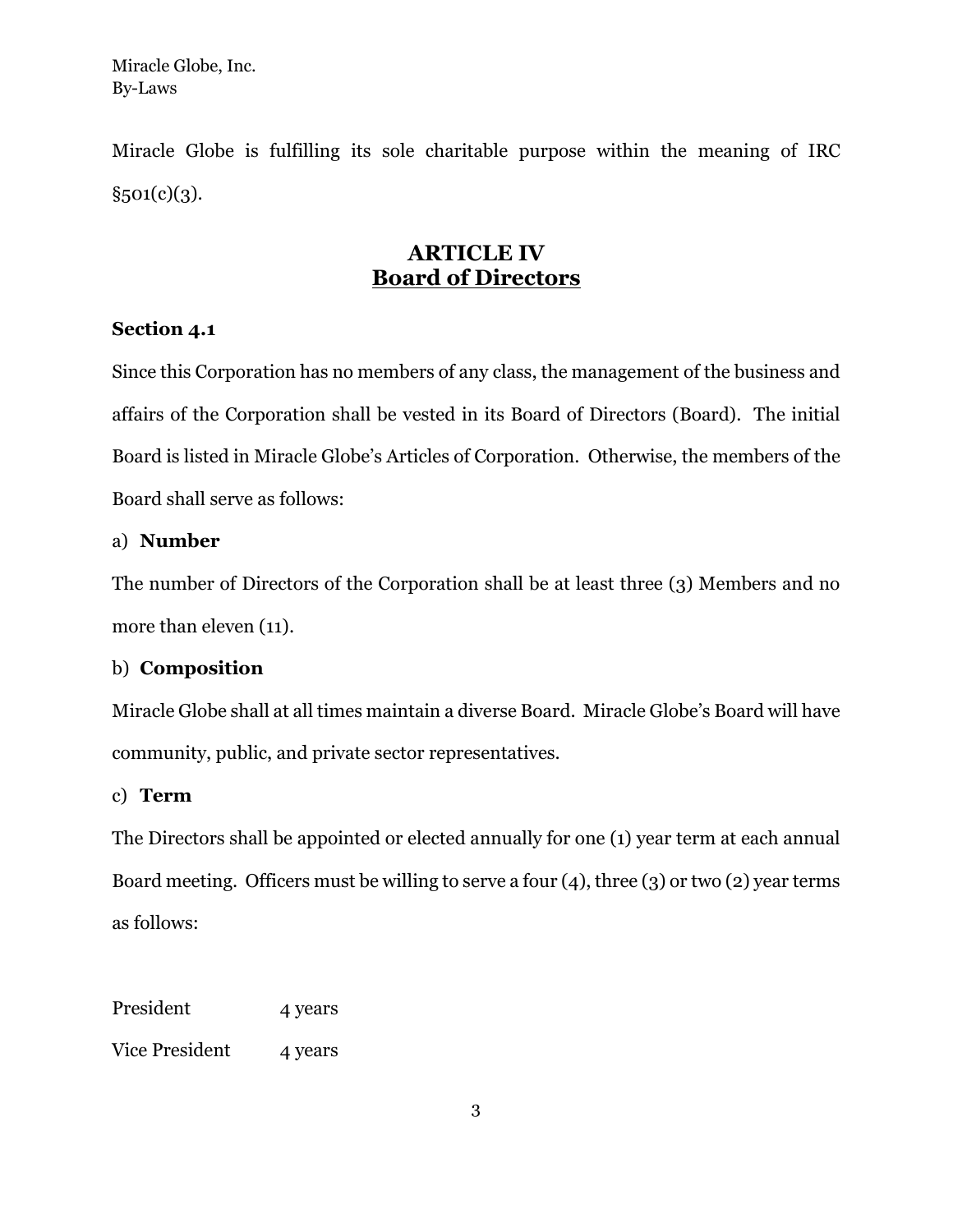| Secretary | 3 years |
|-----------|---------|
| Treasurer | 2 years |

#### d) **Removal**

Any Director may be removed, with or without cause, by the entire Board whenever a majority of such Board shall vote in favor of such removal. After three (3) consecutive unexcused absences, a Director is automatically removed from the Board upon certification/receipt notification.

#### e**) Vacancies**

Any vacancy in the members of the Board for any reason shall be filled by a majority vote of the remaining members of the Board. The term of office of a Director chosen to fill a vacancy shall expire at the time when the term of office of the Director who caused the vacancy would have expired.

#### **Section 4.2 Other Meetings**

Regular quarterly meetings of the Board shall be held at the Board's convenience. Special meetings of the Board may be held upon the call of the chairperson or of any three (3) Directors and upon twenty-four (24) hours' notice specifying the time, place and general purposes of the meeting, given each Director either personally, by mail, telegram, fax, or e-mail.

#### **Section 4.3 Quorum**

A majority of the then elected Board shall constitute a quorum for transacting business. For the purposes of these By-Laws, a majority is defined as one Director more than one half (1/2) of the number of Directors presently elected. The act of the majority of the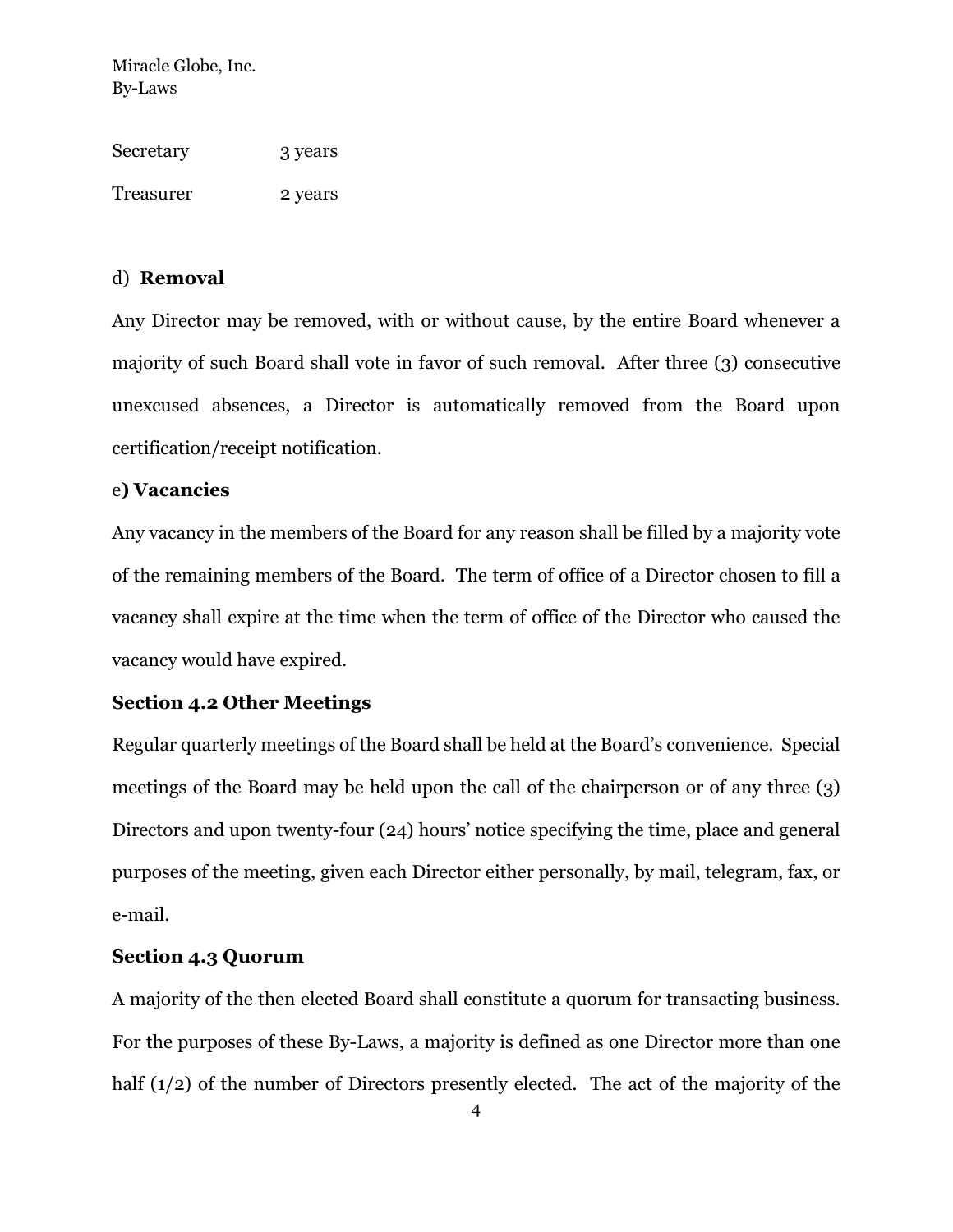Directors present and voting at a meeting is binding unless such act requires a greater number by the law, the Articles, or these By-Laws. If a quorum is present when a meeting is convened, the Directors present may continue to do business, taking action by vote of the quorum, until adjournment, notwithstanding the withdrawal of enough Directors to leave less than a quorum, or the refusal of any Directors present to vote.

#### **Section 4.4 Action by Consent**

Any action required or permitted to be taken at any meeting of the Board may be taken without a meeting, if prior to such action, a written consent thereto is signed by all members of the Board, and if such written consent is filed in the minutes.

### **ARTICLE V The Advisory Council**

### **Section 5.1 Purpose**

The Advisory Council shall provide information and counsel to the Board. It provides a deliberate, structure vehicle for listening; and a mechanism through which the community can participate in Miracle Globe's mission.

### **Section 5.2 Relationship to Board of Directors**

### a) **Reporting and Empowerment**

The Advisory Council reports to the Board and is empowered exclusively by the Board. While the Advisory Council provides information and advice to the Board on program matters, all decisions rest with the Board. In addition, the Advisory Council's staff reports and responsibilities are defined by the Board.

### b) **Communication**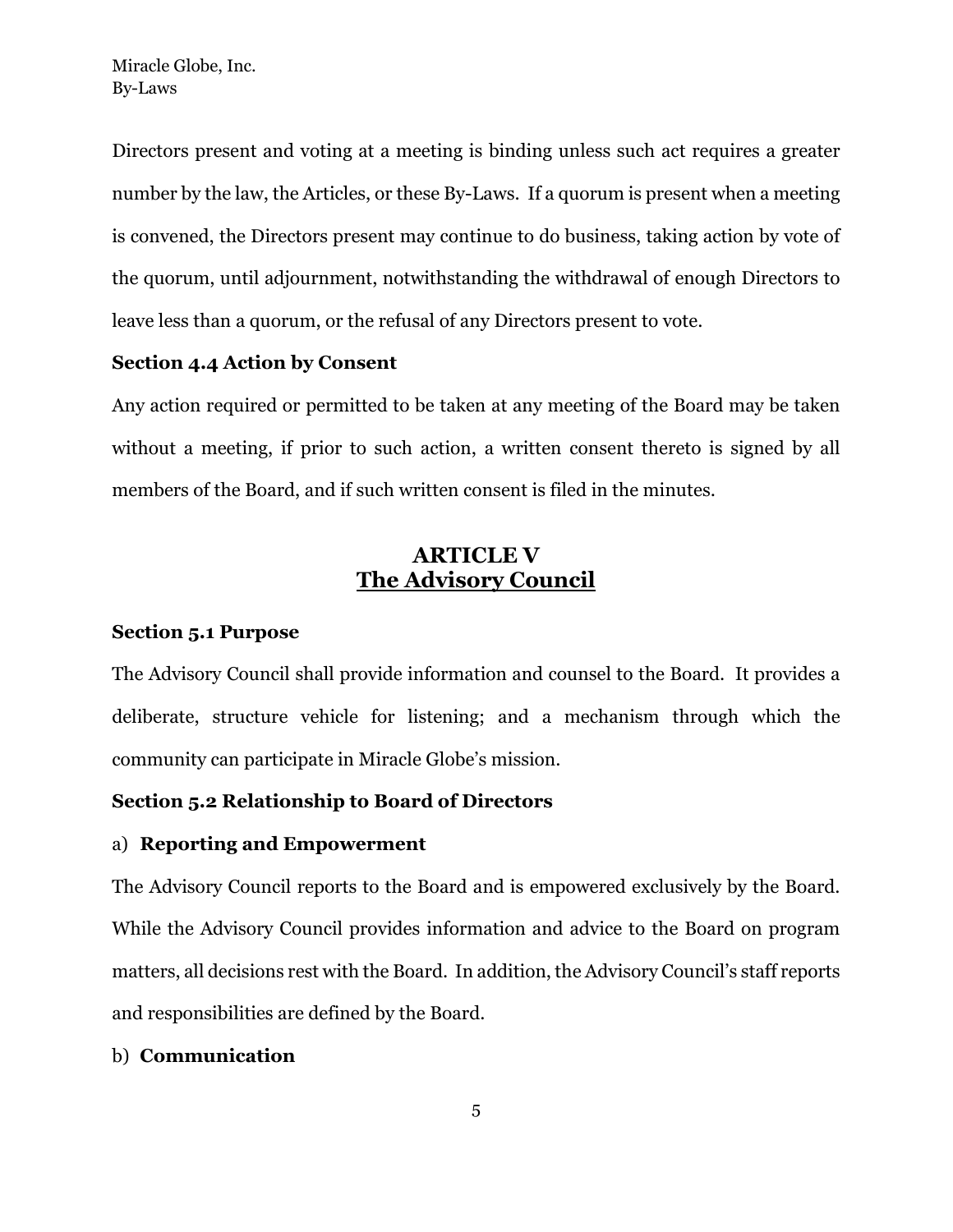To facilitate and enhance communication between the Board and the Council, a member of the Board will be appointed as a liaison between the Advisory Council and the Board. The liaison will report to the Board at each regular meeting.

#### c) **Responsibilities**

The Board is responsible for maintaining the Advisory Council's vitality and viability to insure Miracle Globe's accountability to and credibility in the community. Board oversight and maintenance for the Advisory Council is a critical strategy component to accomplish Miracle Globe's mission. Simultaneously, the autonomy of the Advisory Council in relation to the Board is safeguarded so that the Advisory Council's voice, in seeking to reflect that of the community is not muted nor its creativity limited.

#### **Section 5.3 Membership**

Membership of the Advisory Council is always open to the community. Hence, it can be a changing and expanding entity. This transparency provides for the expansion of various groups (divisions) represented on the Board, e.g., grass roots/neighborhood persons, financial institutions, donors, experts in the field of Miracle Globe' goals, public officials, attorneys, or employees.

### **ARTICLE VI Nominating Committee**

The nominating Committee shall be appointed by the Board and consist of a minimum of three (3) members. The Committee shall solicit and receive suggestions and make recommendations to the Board regarding nominations to the Board. The Chairperson of the Committee shall be appointed by the Board.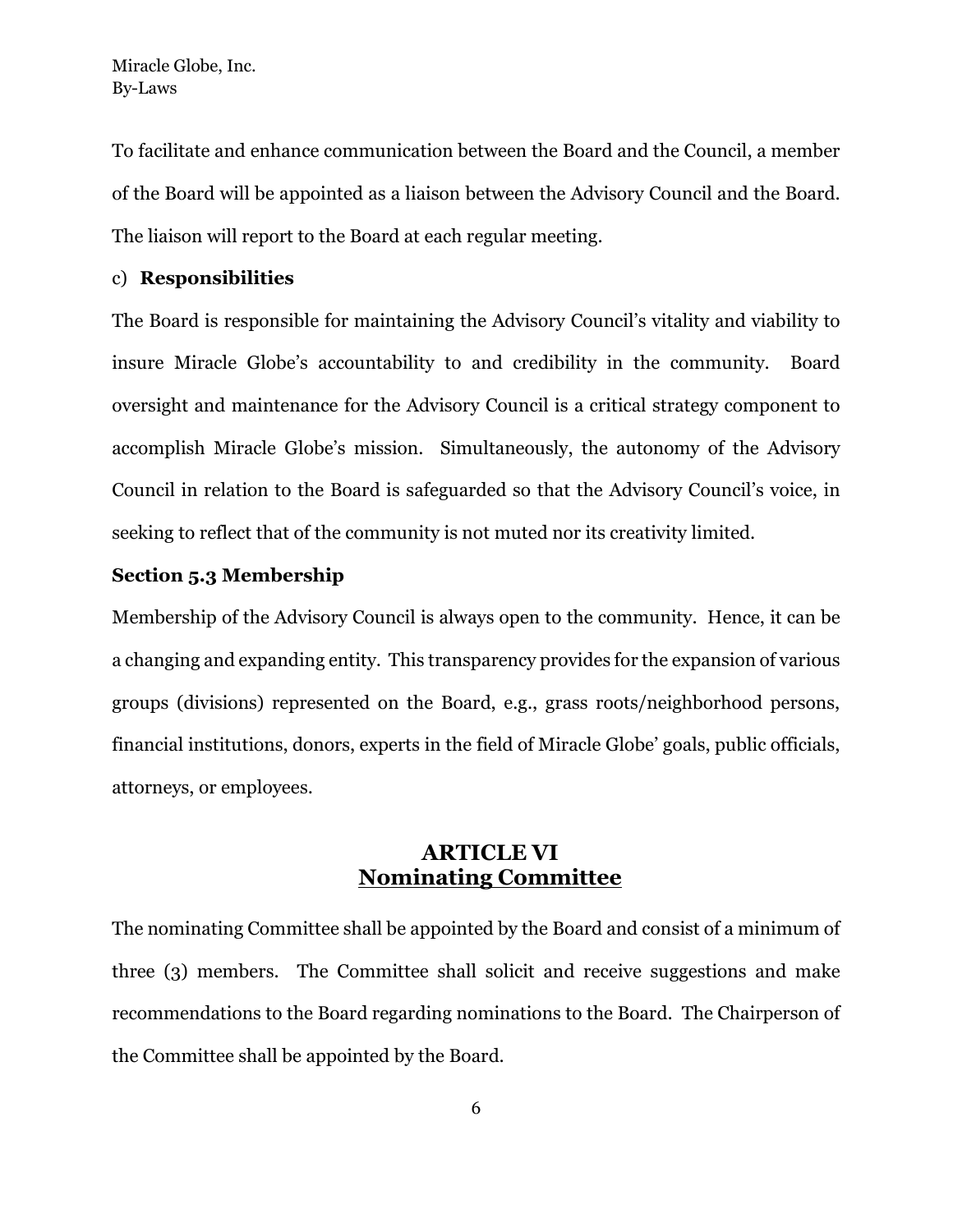### **ARTICLE VII Committees**

The Chairperson of the Board may from time to time create standing and special committees to undertake studies, make recommendations and carry on functions for the purpose of efficiently accomplishing Miracle Globe's purposes. The Chairperson of each committee must be a Director. Persons from the Advisory Council may serve on such committee.

# **ARTICLE VIII Officers**

#### **Section 8.1 Elections**

The Board shall elect a President, a Secretary, a Treasurer, one or more Vice-President, and from time to time may appoint such Assistant Secretaries, Assistant Treasurers, and such other officers, agents and employees as it may deem proper. Any two (2) offices may be held by the same person, except the offices of President and Secretary.

#### **Section 8.2 Terms of Office**

The term of office of all officers shall be one (1) year and until their respective successors are elected and qualified. Any officer may be removed from office, either with or without cause, at any time by the affirmative vote of a majority of the members of the Board then in office. A vacancy in any office arising from any cause may be filled from the unexpired portion of the term by the Board.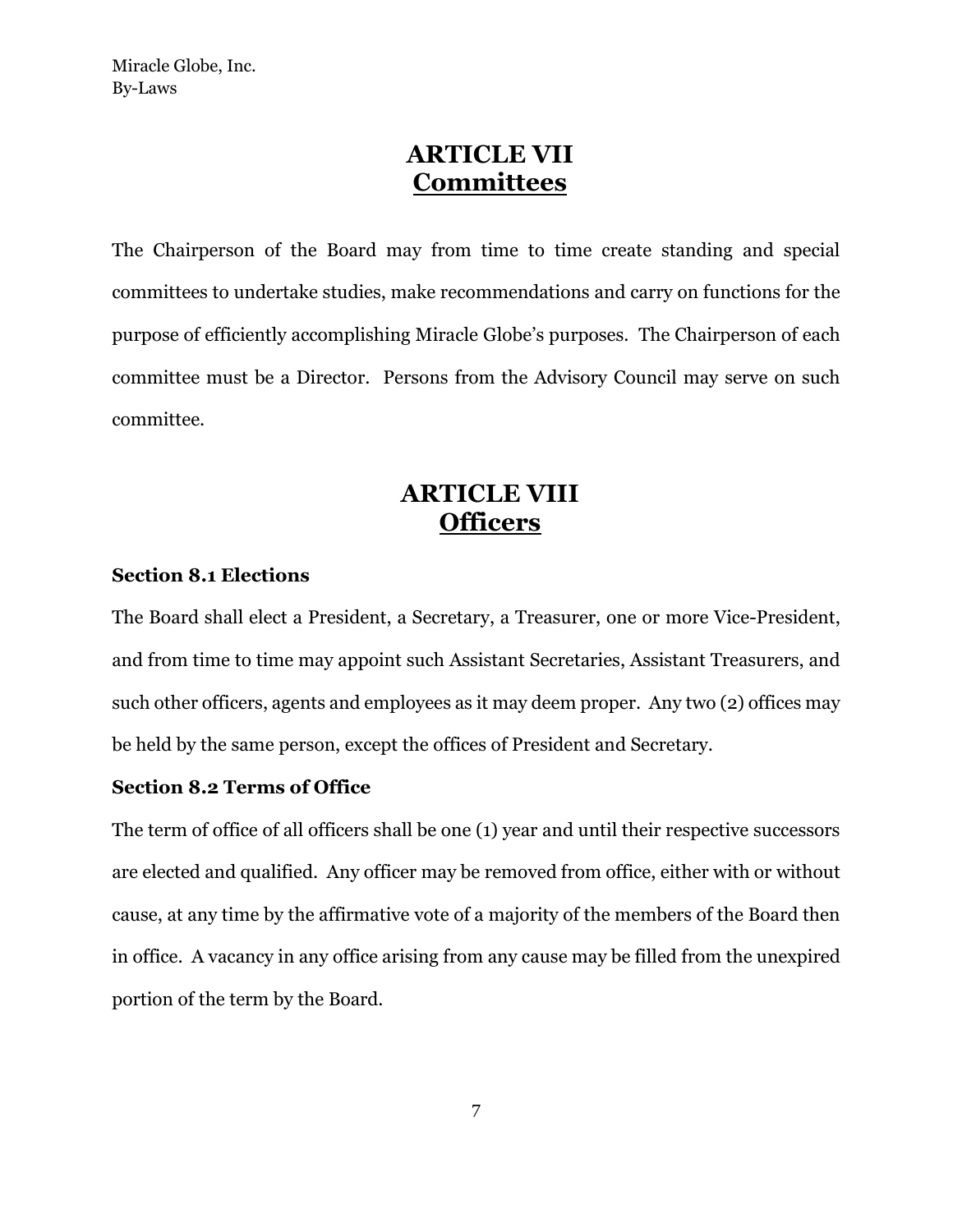#### **Section 8.3 Powers and Duties**

The officers of the Corporation shall have the following powers and duties:

#### a) **President**

Subject to the general control of the Board, the President shall have the general supervision over Miracle Globe's affairs; shall preside at all meetings of Directors; and shall have such other powers and duties as these By-Laws or the Board may prescribe. The president may, during the absence of any officer, delegate said officer's duties to any other officer or director.

#### b) **Vice-President**

The Vice-President, in the absence or disability of the President, shall perform the duties of the President and shall perform such other duties as may be delegated to him or her from time to time by the Board or by the President.

#### c) **Secretary**

The Secretary shall issues notices of all meetings, shall keep minutes of all meetings, shall have charge of the seal of the Corporation, if any, shall serve as custodian for all corporate records, and shall make such reports and perform such duties as are incident to his or her office which may be delegated to him or her by the President or the Board.

#### d) **Treasurer**

The Treasurer shall render to the President and Board of Directors at such times as may be requested an account of all transactions as Treasurer and of the financial condition of the Corporation. The Treasurer shall perform such other duties as are incident to the office or as may be delegated to that office by the President or the Board.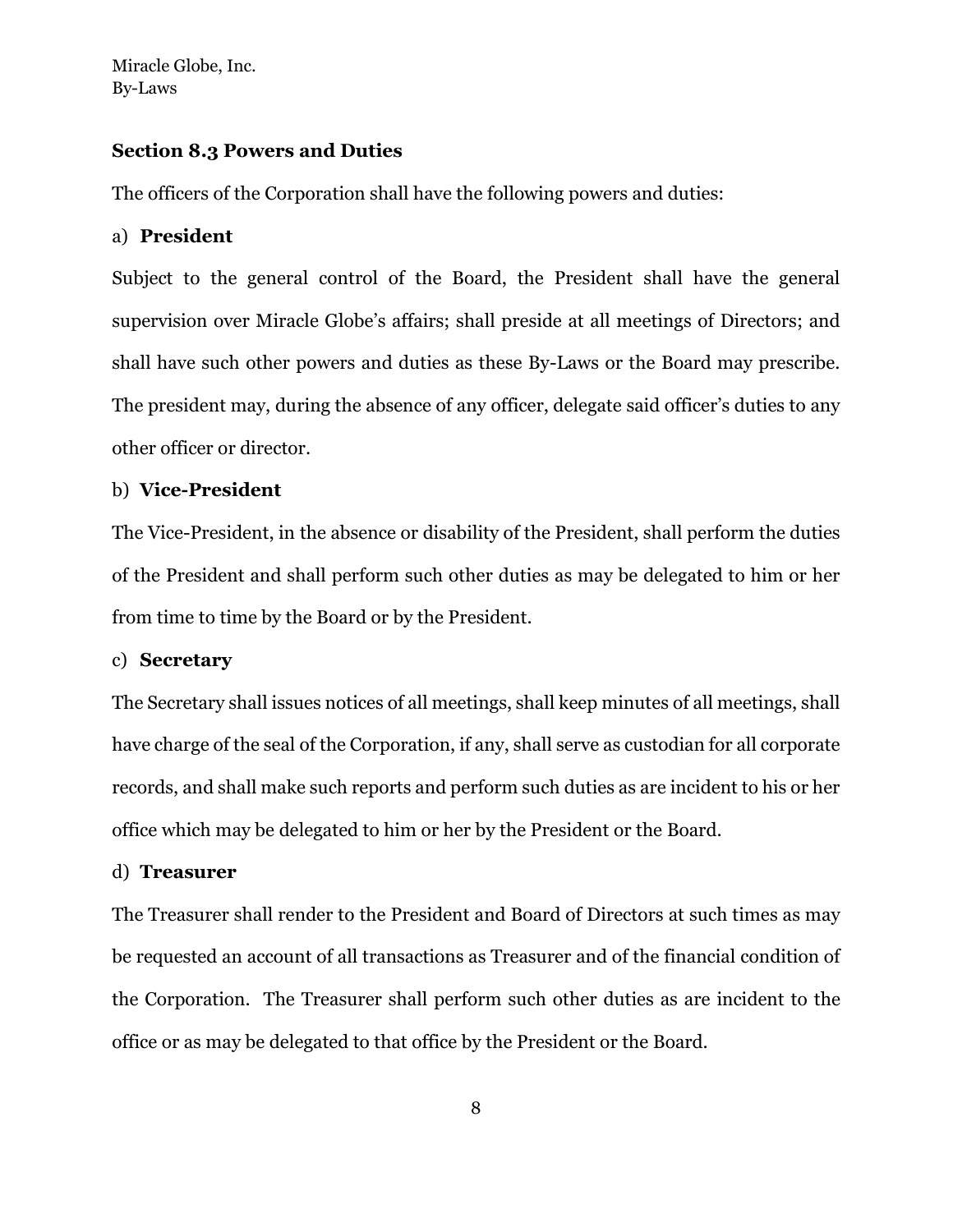### **ARTICLE IX Contracts**

The Board, except as otherwise provided in these By-Laws, may authorize any officer or agent to enter into any contract or execute and deliver any instrument in the name of and on behalf of the Corporation, and such authority may be general or confined to a specific instance; and unless so authorized by the Board, no officer, agent or employee shall have any other power or authority to bind the Corporation to any contract or engagement, or to pledge its credit.

# **ARTICLE X Investments**

Miracle Globe shall have all rights to any part of any securities or property acquirement by it in whatever manner, and to invest and reinvest any funds held by it, according to the judgment of the Board, without being restricted to the class of investment which a trustee is and may hereafter be permitted by law to make, or any similar restrictions, provided, however, that no action shall be taken by or on behalf of the Corporation if such action is a prohibited transaction or would result in the denial of the tax exemption under IRC  $\S$ 501(c)(3) and its Regulations as they now exist or as they may hereafter be amended.

# **ARTICLE XI Amendments**

These By-laws may not be altered, amended or repealed unless by and with the consent and approval of two-thirds (2/3) majority of the Directors.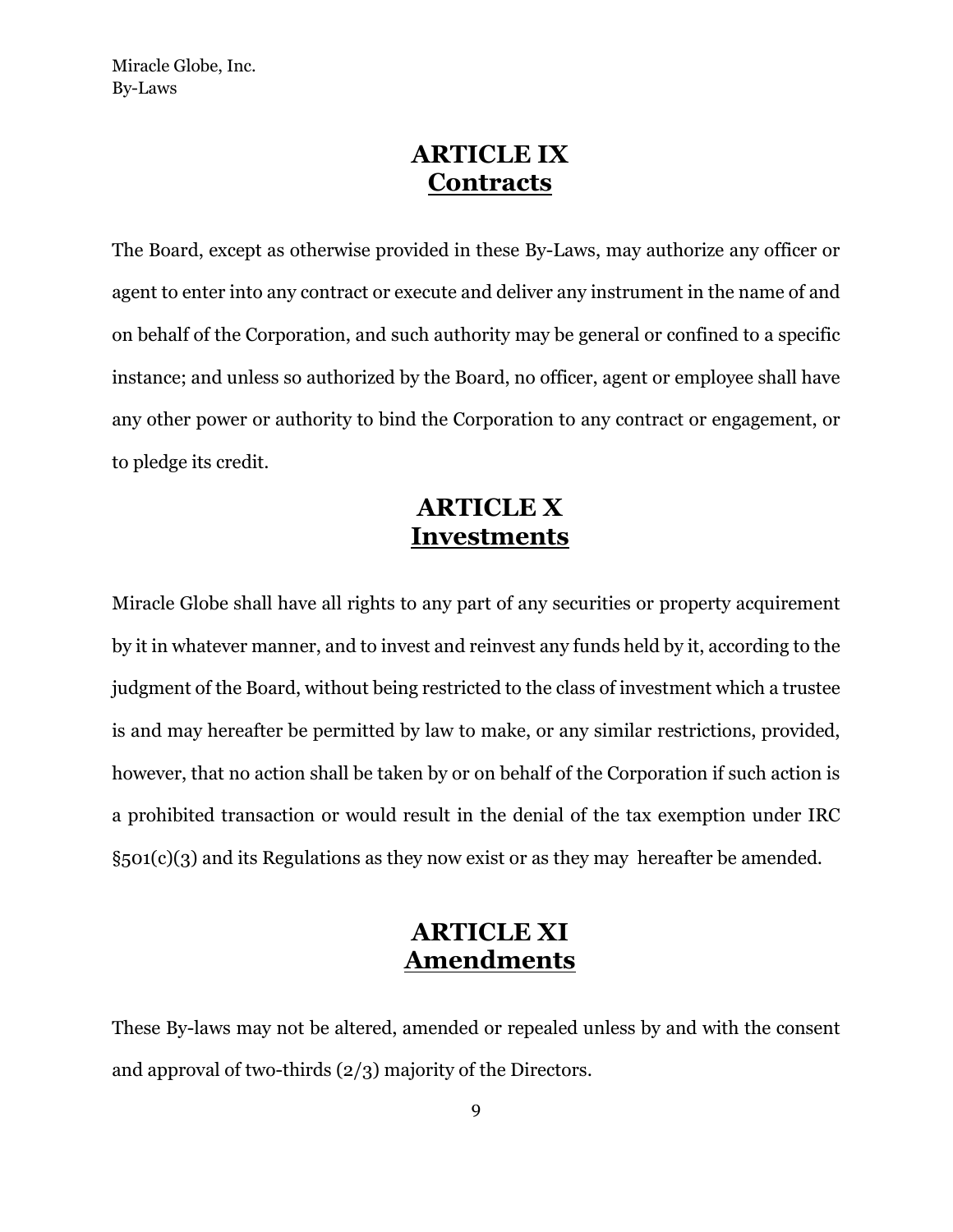### **ARTICLE XII Exempt Activities**

Notwithstanding any other provision of these By-Laws, no Director, officer, employee or representative of this Corporation shall take any action or carry on any activity by or on behalf of the Corporation not permitted to be taken or carried on by an organization exempt under IRC §501(c)(3) and its Regulations as they now exist or may hereafter be amended, or by an organization to which contributions are deductible under IRC  $\S 170(c)(2)$  of such Code and Regulations as they now exist or as they may hereafter be amended.

# **ARTICLE XIII Private Benefit**

Anything herein contained to the contrary notwithstanding, Miracle Globe shall not operate at any time to inure to the benefit of any member, Director, officer or other private person, except that Miracle Globe shall be authorized and empowered to pay reasonable compensation for services rendered; to reimburse expenditures incurred in the performance of their duties by members, Directors and officers; and to make payments and distributions in furtherance of the objectives and purposes set forth in Article III.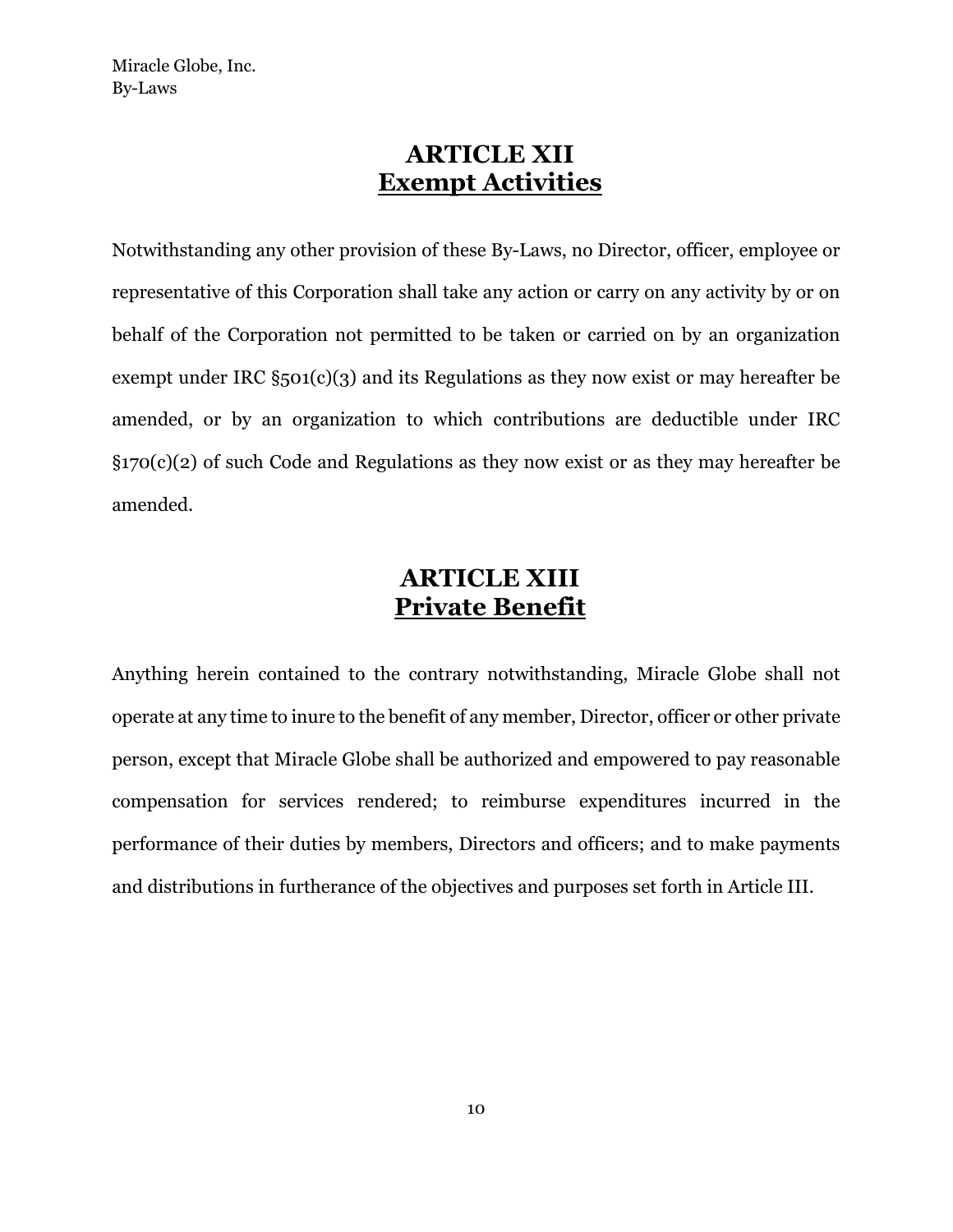# **ARTICLE XIV Private Inurement Prohibition**

Property of Miracle Globe is irrevocably dedicated to charitable purposes. Because Miracle Globe is a charitable organization within the means of IRC  $\S$ 501(c)(3), it is not organized for the private gain of any person. Hence, no part of the net earnings or assets of Miracle Globe shall inure to the benefit of, or be distributable to any Trustee, Director, Officer, or Member or other private persons, except that Miracle Globe shall be authorized and empowered to pay reasonable compensation for services rendered and to make payments and distributions in furtherance of the purposes as set forth in these Articles.

# **ARTICLE XV Lobbying and/or Political Activities**

No substantial part of Miracle Globe shall consist of lobbying or propaganda, or otherwise attempting to influence legislation. Miracle Globe shall not participate in, or interfere in (including publishing or distributing statements) any political campaign or behalf of any candidate for public office except as provided in IRC §501(h), as amended or the corresponding provision of any subsequent federal tax laws.

# **ARTICLE XVI Private Foundation Requirements & Restrictions**

Miracle Globe's private foundation requirements and restrictions shall be as follows: in any taxable year in which Miracle Globe is a private foundation as described in IRC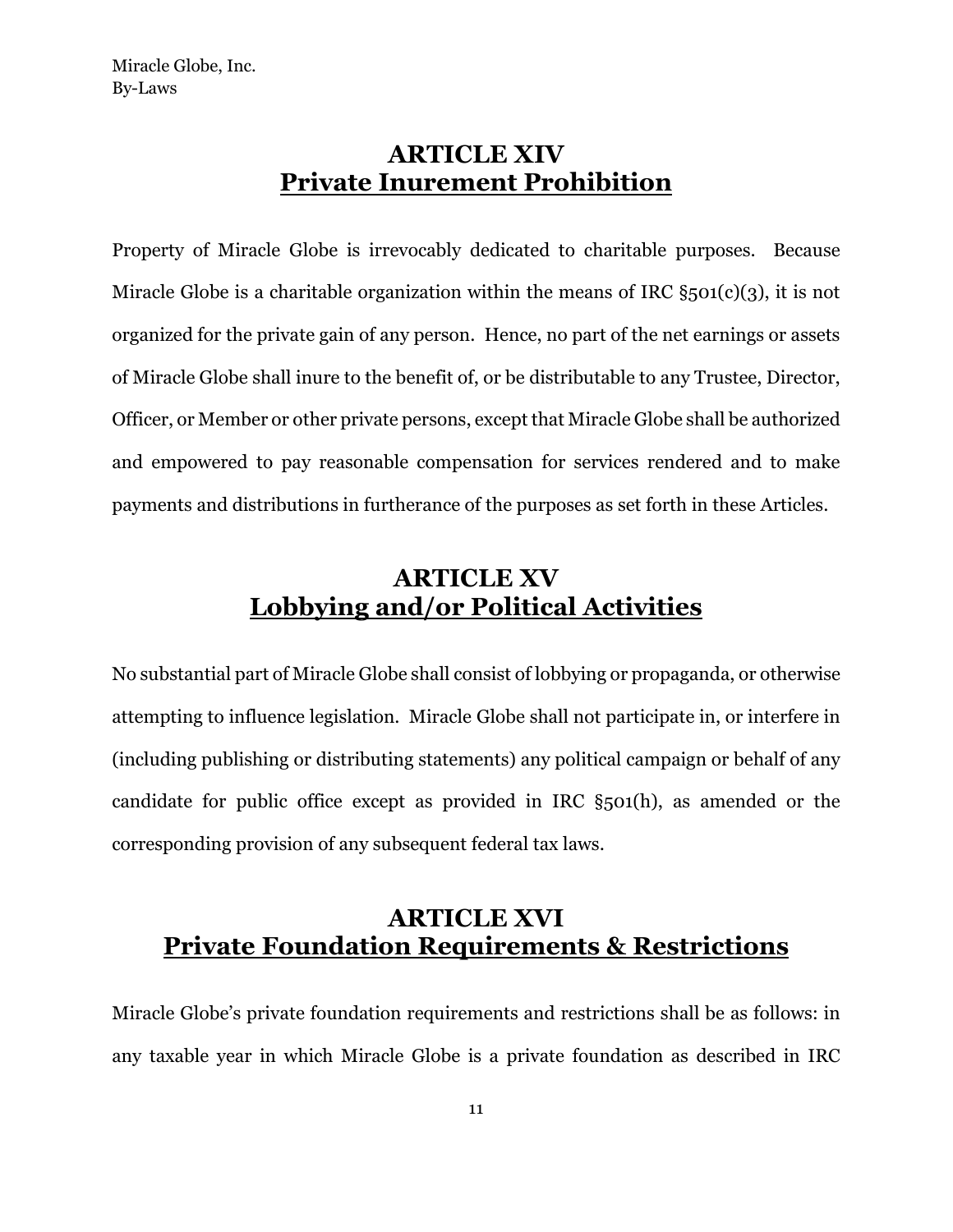§509(a), Miracle Globe shall distribute its income for said period at such time and manner as not to subject itself to tax under IRC §4942; shall not engage in any act of self dealing as defined in IRC §4941(d); shall not retain any excess business holdings as defined in IRC §4943(c); and shall not make any taxable expenditures as defined in IRC §4945(d).

# **ARTICLE XVII Dissolution Clause**

Upon the winding up and dissolution of Miracle Globe, and after adequately paying its debts and obligations, the remaining assets shall be distributed to a nonprofit fund, trust or corporation that is organized and operated exclusively for charitable purpose, and which has established and maintained its tax-exempt status under IRC  $\S_501(c)(3)$ , as amended by any corresponding provision of any future tax code. Any such assets not so distributed shall be disposed of by a Court of Competent Jurisdiction of the County in which the principle office of Miracle Globe is then located, exclusively for such purposes or to such organizations, as said Court shall determine which are organized and operated exclusively for such purposes.

### **ARTICLE XVIII Compensation**

The Directors of this Corporation shall receive no compensation for their services. Miracle Globe may, however, make payments for such clerical assistance and for such professional services, as they deem necessary for the conduct of Miracle Globe's affairs.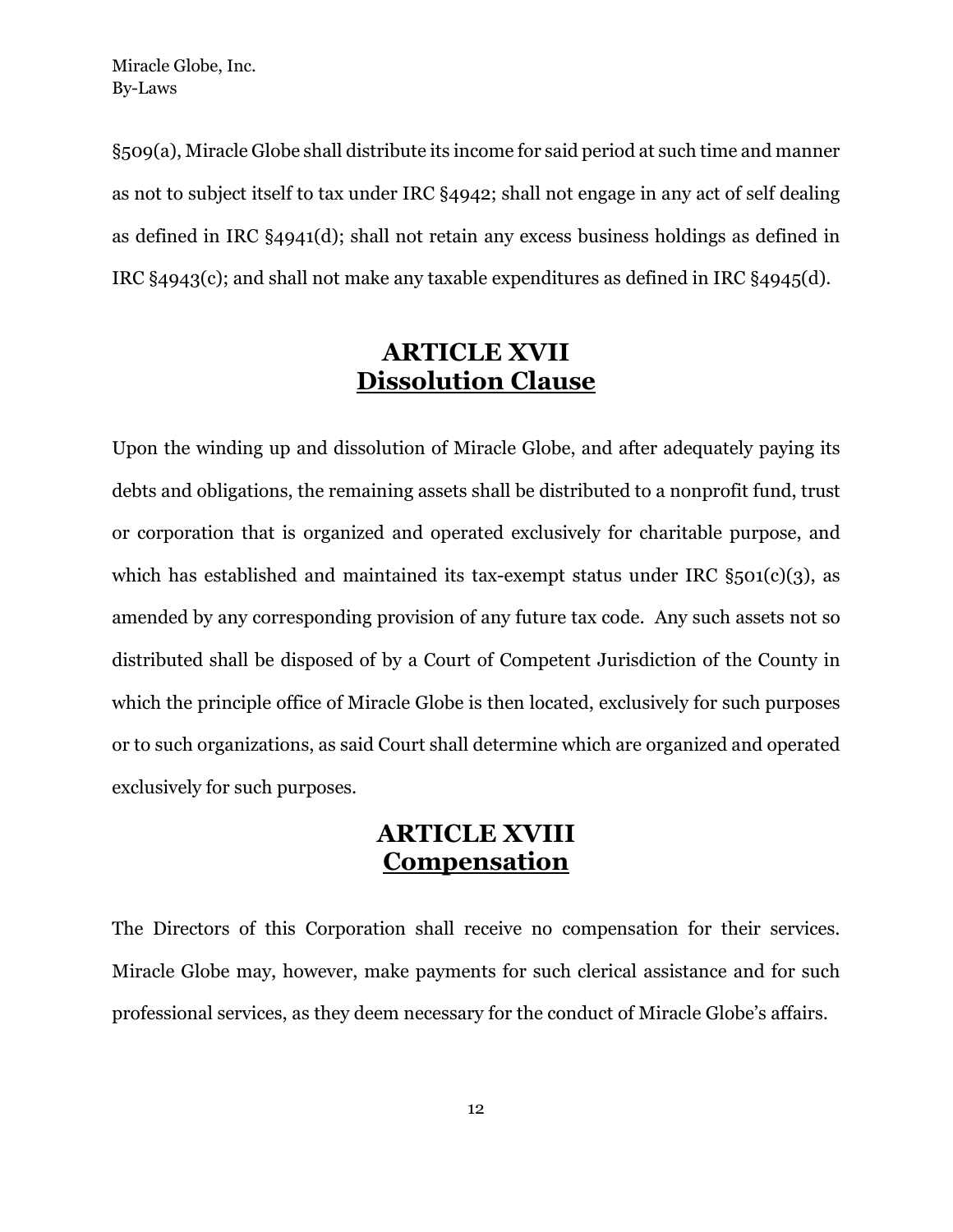# **ARTICLE XIX Agents and Representatives**

The Board may appoint Miracle Globe's agents and representatives with such powers and to perform such acts or duties on behalf of Miracle Globe as the Board may see fit, so far as may be consistent with these By-laws, to the extent authorized or permitted by law.

### **ARTICLE XX Employees**

#### **Section 20.1 Executive Director**

The Board shall at such time as needed employ an Executive Director. The Executive Director shall be in charge of the office of the Corporation to which he or she is assigned, and shall be responsible for the day to day operations of such office. He or she shall carry out the policies and programs for the Corporation, established by the Board to which he or she is responsible. The Executive Director shall attend all Board meetings. The Executive Director may be terminated by a two-thirds (2/3) vote of the Board.

#### **Section 20.2 Other Employees**

The Board shall authorize the Executive Director to employ such full time or part time employees as are needed to carry out the program and business of the Corporation. The compensation and other terms of employment shall be set by the Board who may enter into contracts and employment with any such employees on behalf of the Corporation. The Executive Director shall hire and terminate employees of the Corporation, subject to the approval of the Board.